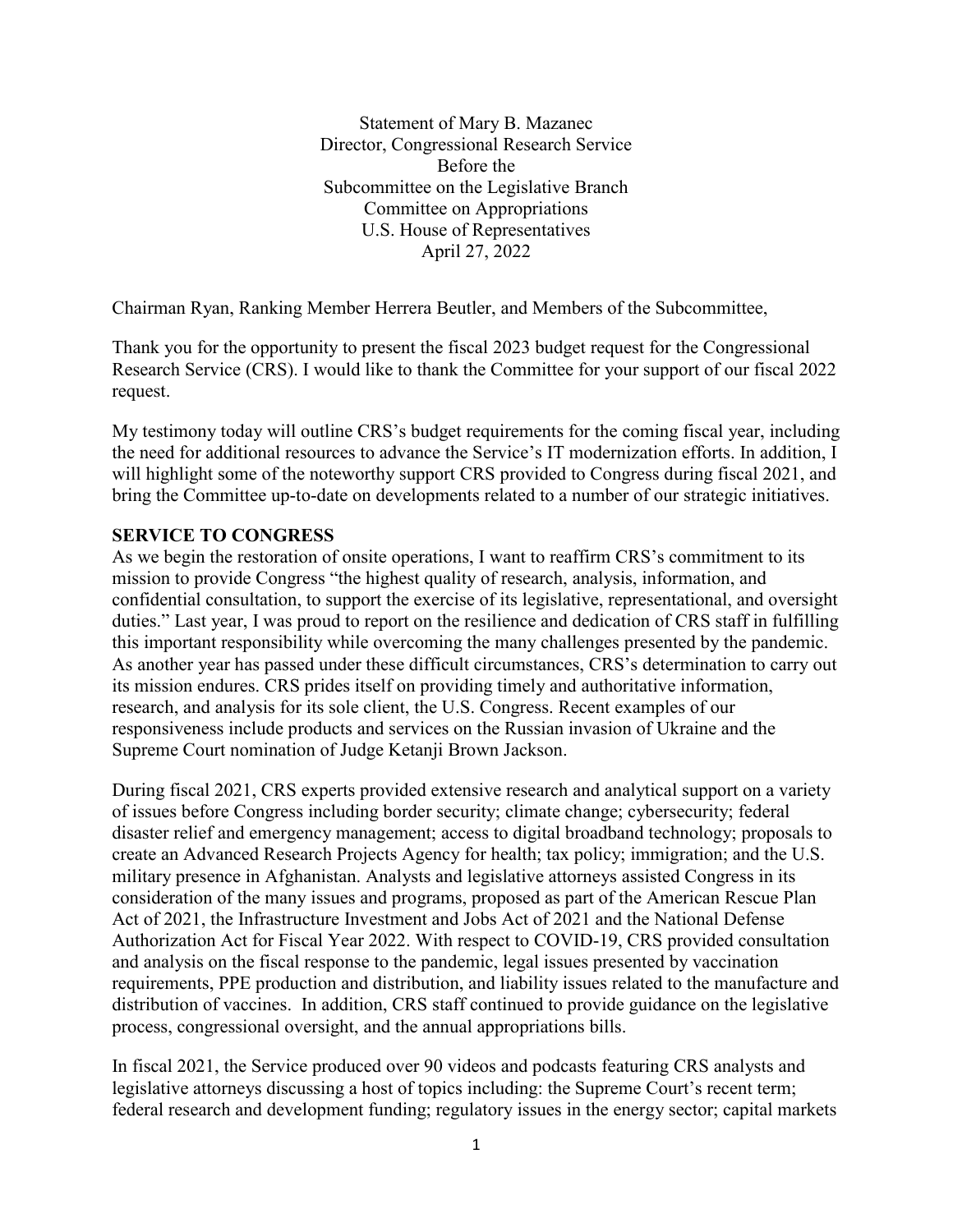and securities regulation; military readiness; and federal disaster assistance programs. CRS also continued its offering of seminars and programs for congressional staff, including sessions on Understanding Social Security Disability Insurance (SSDI) and Supplemental Security Income (SSI); Law Enforcement Use of Facial Recognition Technology; the Federal Law Update series; and numerous programs addressing military and defense-related issues.

In total during fiscal 2021, CRS experts responded to over 71,000 congressional requests; prepared over 1,100 new products; updated over 2,200 existing products; and conducted 273 seminars that were attended by approximately 13,300 congressional participants. In addition, CRS information specialists completed 250 Geographical Information System (GIS) projects, incorporating visualized geographical data in a variety of CRS products. As in previous years, the Service provided support to almost every Member and committee office through the provision of its products and services.

#### **STRATEGIC INITIATIVES**

CRS continues to work toward achieving the goals and objectives identified in its 2019-2023 Directional Plan and has begun the development of its strategic goals and objectives for the next strategic planning cycle. The following is a summary of the Service's progress during fiscal 2021 in advancing some of the key initiatives undertaken to accomplish the goals in its current directional plan.

#### *Knowledge Management*

CRS is developing and implementing strategies to manage, preserve, and capture the institutional knowledge that it relies upon to provide exceptional service to Congress. The Service utilizes its Research Portal as a hub for digital resources, to provide staff with quick and easy access to information needed to research, analyze and advise on legislative issues. The Research Portal has been particularly useful during the COVID-19 pandemic, while most CRS staff have been working remotely. In addition, CRS is engaging in efforts to ensure the capture and timely transfer of the tacit knowledge held by senior analysts, attorneys, and information professionals. Activities to facilitate the sharing of information, knowledge, and best practices have enabled new staff to learn from the experience of their colleagues. In fiscal 2021, CRS established a Knowledge Management Advisory Group to work closely with the research divisions and offices on knowledge management and to develop plans for the preservation of knowledge. This fiscal year, CRS will be implementing various aspects of its information resource instructional program providing our staff with best practices on training techniques such as adult learning and virtual instruction, to enhance our audiences' training experience.

### *IT Modernization/Integrated Research and Information Systems (IRIS)*

Robust information technology is a critical and indispensable tool in today's workplace. To that end, CRS continues to work with the Library's Office of the Chief Information Officer (OCIO) to modernize its IT infrastructure with the deployment of new tools and software to enhance support to congressional stakeholders. The Integrated Research and Information System (IRIS) initiative is a multi-year effort to update the Service's mission-specific information technology to provide CRS staff with the best resources to create and deliver products and services to Congress. CRS and OCIO are currently executing several major work streams to include CRS.gov website redesign, taxonomy and enterprise search, authoring and document management, as well as the Text Analysis Program (TAP) for supporting bill summaries and bill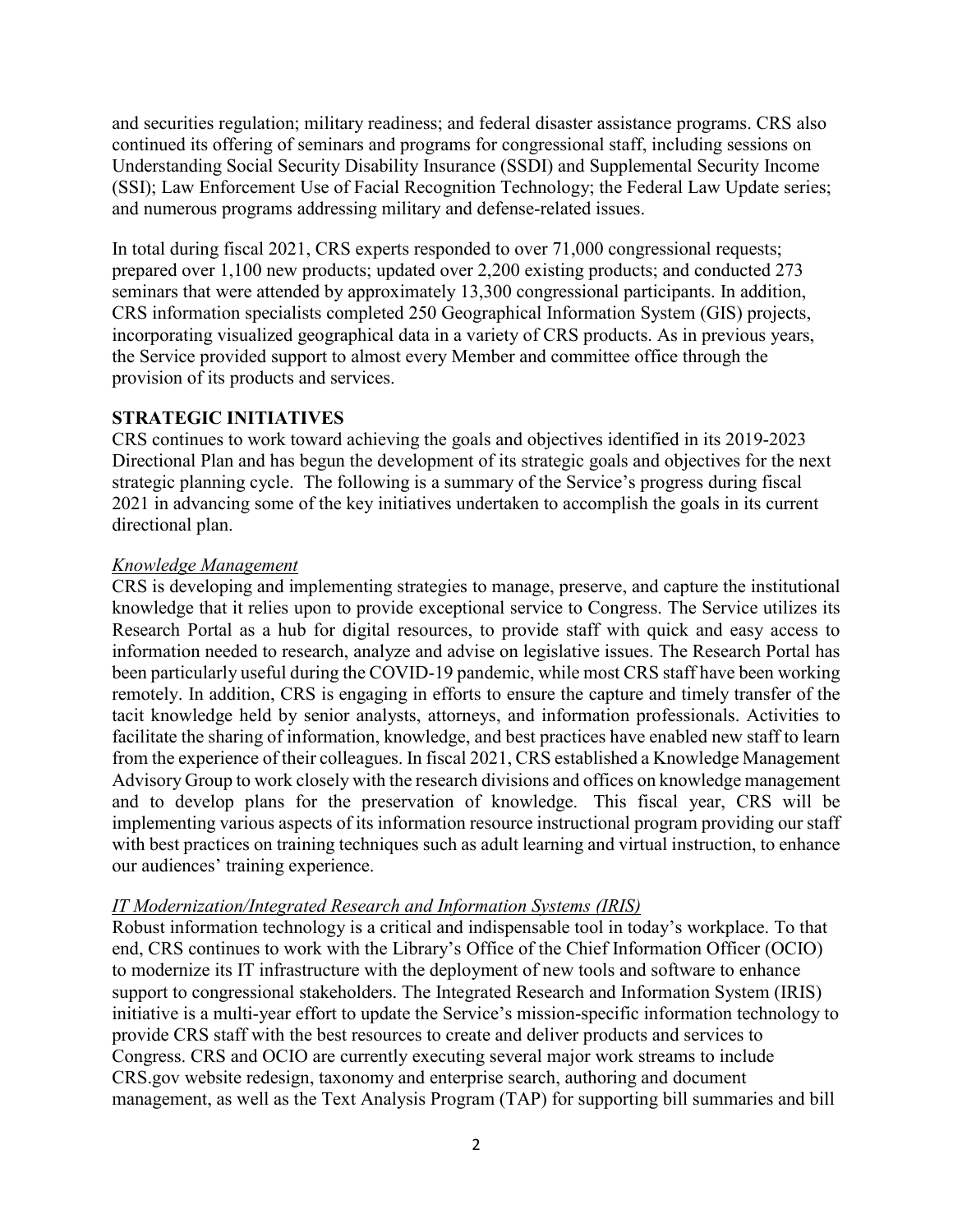comparisons. Technical solutions have been adapted to maintain alignment with Library and legislative branch cloud strategies. Projects are currently proceeding consistent with contractual requirements, schedules, and resources and are being informed by both internal CRS staff as well as our congressional stakeholders. These efforts are essential to modernizing CRS mission critical applications to achieve the Library's "digital first" strategy and meet the evolving needs of Congress.

#### *Congress.gov*

In fiscal 2021, CRS partnered with OCIO to continue to actively engage with House Clerk and Secretary of the Senate data partners to modernize legislative data interchanges. Replacing legacy data processing workflows with new data interchanges will better safeguard congressional data. Enhancements to Congress.gov that will improve access to accurate, timely, and complete legislative information include: the first "Century of Lawmaking" migration (adding more than 33,000 bills and resolutions dating from 1799-1873); searchable law texts dating from 1951; searchable Congressional Record dating from the 1900s; improved committee hearing announcements and transcript access; and the creation of an on-demand, searchable Help Center. CRS and our Library colleagues are appreciative of the ongoing high-performing partnerships with House, Senate, and GPO colleagues as legislative data workflows, tools, and standards continue to be modernized through collaborative efforts.

# *Constitution of the United States of America: Analysis and Interpretation (CONAN) Modernization*

Known officially as the "Constitution of the United States of America: Analysis and Interpretation," CONAN serves as the official record of the U.S. Constitution for Congress. In 2019, CRS collaborated with OCIO and the Law Library to introduce a new website for CONAN: [constitution.congress.gov.](https://constitution.congress.gov/) The new site features hundreds of pages of updated constitutional analysis and content. In fiscal 2021, CRS legislative attorneys have continued to provide comprehensive analysis of the Supreme Court's jurisprudence as it relates to every provision of the U.S. Constitution, including the implications of recently decided cases. CRS legislative attorneys have also been preparing the print decennial 2022 edition of CONAN. Covering Supreme Court interpretations of the Constitution through the Court's October 2021 term, the decennial 2022 edition will feature a revised format designed to integrate the print version of CONAN with its digital counterpart at [www.constitution.congress.gov.](http://www.constitution.congress.gov/) Since the launch of the public website in 2019, CONAN has received over seven million unique visitors to the site and its pages have been viewed over seventeen million times.

### *Improving Recruitment and Retention of a Diverse and Productive Workforce*

CRS continues to recruit, retain, and professionally develop a diverse, highly skilled workforce to meet the evolving needs of Congress. Specific goals for diversity and inclusion are identified in the CRS Operations Plan around recruitment, training, and communications. Updates on diversity and inclusion efforts are communicated to staff through messages from leadership, and CRS's staff newsletter.

The Service has developed and executed a recruitment plan for merit selection positions that includes outreach to potential applicants from underrepresented groups. During fiscal year 2021, CRS participated in 42 recruitment events many of which were sponsored by minority-serving institutions and schools or organizations with a focus on underrepresented groups and has